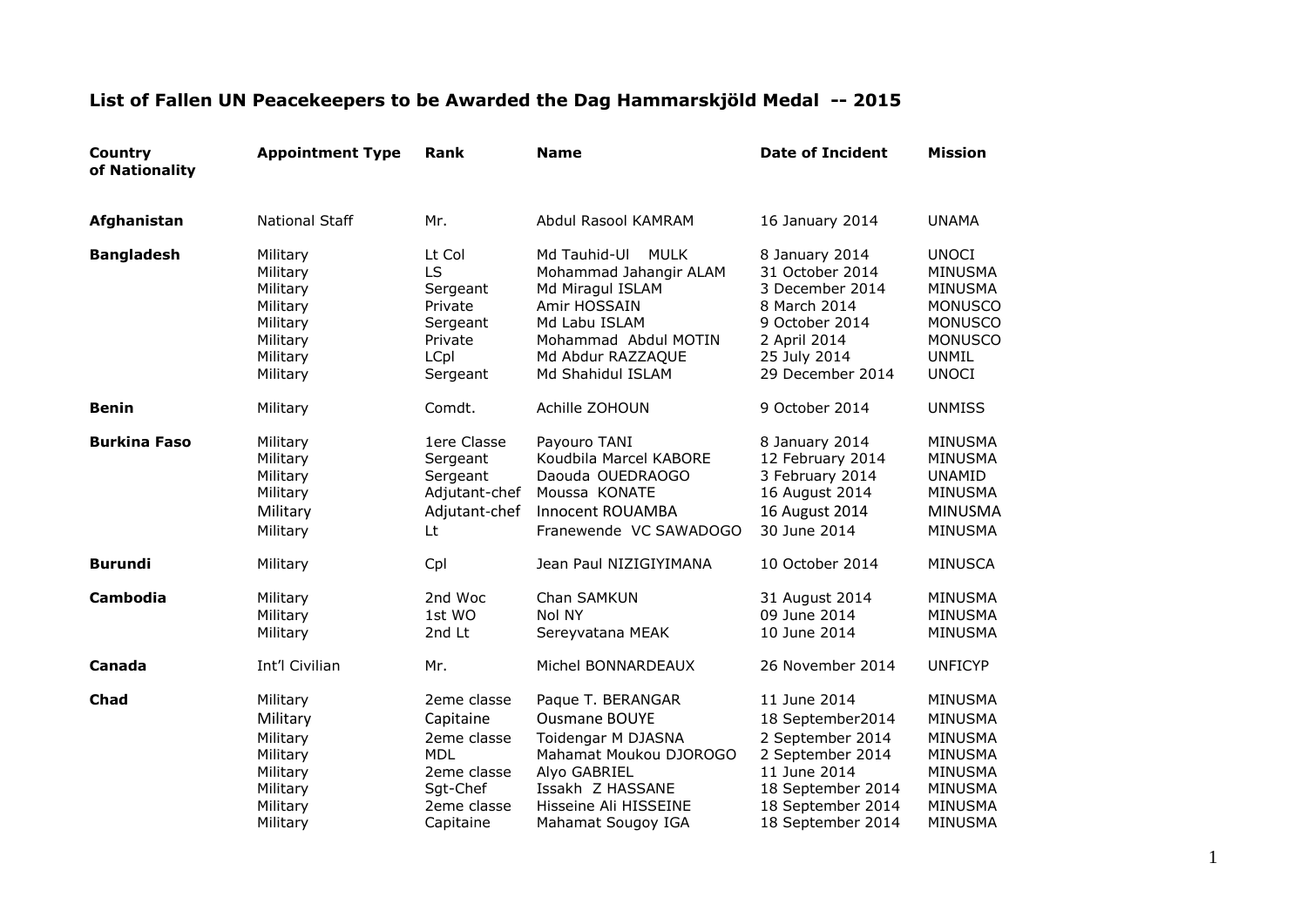|                      | Military<br>Military<br>Military<br>Military<br>Military<br>Military<br>Military                                                             | 2eme classe<br>Sous-Lt<br>2eme classe<br>Sergent<br>2eme classe<br>Gendarme                 | Maguemadji I KEMOSOLBAYE<br>Adjudant-chef Abba Maina KOUMBA<br>Adam Djerbo MACKY<br>Florent D MIAMBAYE<br>Saria SYLVESTRE<br>Passiri M TCHOMPIKA<br>Abdoulaye S ZAKARIA                                                                                                    | 11 June 2014<br>2 September 2014<br>2 September 2014<br>14 September 2014<br>18 September 2014<br>11 June 2014<br>2 September 2014                                                                          | <b>MINUSMA</b><br><b>MINUSMA</b><br>MINUSMA<br><b>MINUSMA</b><br><b>MINUSMA</b><br><b>MINUSMA</b><br><b>MINUSMA</b>                                                                                      |
|----------------------|----------------------------------------------------------------------------------------------------------------------------------------------|---------------------------------------------------------------------------------------------|----------------------------------------------------------------------------------------------------------------------------------------------------------------------------------------------------------------------------------------------------------------------------|-------------------------------------------------------------------------------------------------------------------------------------------------------------------------------------------------------------|----------------------------------------------------------------------------------------------------------------------------------------------------------------------------------------------------------|
| China                | Military                                                                                                                                     | Major                                                                                       | Haibo ZHANG                                                                                                                                                                                                                                                                | 11 September 2014                                                                                                                                                                                           | <b>UNMIL</b>                                                                                                                                                                                             |
| <b>Cote d'Ivoire</b> | <b>National Staff</b>                                                                                                                        | Mr                                                                                          | Martial NAHOUNOU                                                                                                                                                                                                                                                           | 25 January 2014                                                                                                                                                                                             | <b>UNOCI</b>                                                                                                                                                                                             |
| <b>DR Congo</b>      | <b>National Staff</b>                                                                                                                        | Mr                                                                                          | Hamza Ntuba KATSAMBY                                                                                                                                                                                                                                                       | 5 February 2014                                                                                                                                                                                             | <b>MONUSCO</b>                                                                                                                                                                                           |
| <b>El Salvador</b>   | Military                                                                                                                                     | <b>PVT</b>                                                                                  | Jose Manuel CABRERA AQUINO 23 February 2014                                                                                                                                                                                                                                |                                                                                                                                                                                                             | <b>UNIFIL</b>                                                                                                                                                                                            |
| <b>Ethiopia</b>      | Military<br>Military<br>Military<br>Military<br>Military<br>Military<br>Military<br>Military<br>Military<br>Military<br>Military<br>Military | 2nd Cpl<br>Cpl<br>Lt.<br>2nd Cpl<br>Cpl<br>Sgt<br>Pvt<br>Pvt<br>Cpl<br>Pvt<br>2nd Cpl<br>Lt | Gashaw Molla ABEJE<br>Zemela Hera HETTO<br>Mola Husen HUMED<br>Hassen E. MENGESHA<br>Belay Merwahi ALE<br>Hishe Belay BEREHE<br>Dereje M. WELDEGIORGIS<br>Letyesus T. GEBREMARIYAM<br>Abiyot Ayiza AMAJO<br>Wudu Etibarek TAWYE<br>Worku Z. WELDEYES<br>Berhe Abebe ADIHNA | 4 June 2014<br>19 May 2014<br>6 June 2014<br>6 September 2014<br>14 April 2014<br>28 June 2014<br>27 October 2014<br>17 March 2014<br>16 October 2014<br>16 October 2014<br>16 October 2014<br>14 July 2014 | <b>UNAMID</b><br><b>UNISFA</b><br><b>UNISFA</b><br><b>UNISFA</b><br><b>UNAMID</b><br><b>UNAMID</b><br><b>UNAMID</b><br><b>UNAMID</b><br><b>UNAMID</b><br><b>UNAMID</b><br><b>UNAMID</b><br><b>UNISFA</b> |
| <b>Fiji</b>          | Military<br>Military                                                                                                                         | <b>CPL</b><br><b>LCDR</b>                                                                   | Ratu Eliki M. GAVIDI<br>Ilaitia TUISAWAU                                                                                                                                                                                                                                   | 8 July 2014<br>4 May 2014                                                                                                                                                                                   | UNAMI<br><b>UNMISS</b>                                                                                                                                                                                   |
| <b>France</b>        | Military                                                                                                                                     | Sgt                                                                                         | Damien DUSTRIT                                                                                                                                                                                                                                                             | 18 May 2014                                                                                                                                                                                                 | <b>UNIFIL</b>                                                                                                                                                                                            |
| Ghana                | Military<br>Military<br>Military<br>Military                                                                                                 | Corporal<br>Sgt<br>Lt.<br>WO1                                                               | Augustine ACKAH<br>George KORANTENG<br>Moses ADATARA<br>Peter ATABIRE                                                                                                                                                                                                      | 2 January 2014<br>15 August 2014<br>26 November 2014<br>14 November 2014                                                                                                                                    | <b>UNMIL</b><br><b>UNMIL</b><br><b>UNMIL</b><br>MINUSMA                                                                                                                                                  |
| India                | <b>International Civilian</b><br>Military                                                                                                    | Mr<br>Lance Naik                                                                            | Raju JOSEPH<br>Nand RAM                                                                                                                                                                                                                                                    | 13 April 2014<br>21 November 2014                                                                                                                                                                           | <b>UNMISS</b><br><b>MONUSCO</b>                                                                                                                                                                          |
| <b>Indonesia</b>     | Military<br>Military                                                                                                                         | <b>Chief Private</b>                                                                        | Chief Sergeant Iwan SANTOSO<br>Leduwin ARUAN                                                                                                                                                                                                                               | 18 February 2014<br>31 October 2014                                                                                                                                                                         | UNIFIL<br>UNIFIL                                                                                                                                                                                         |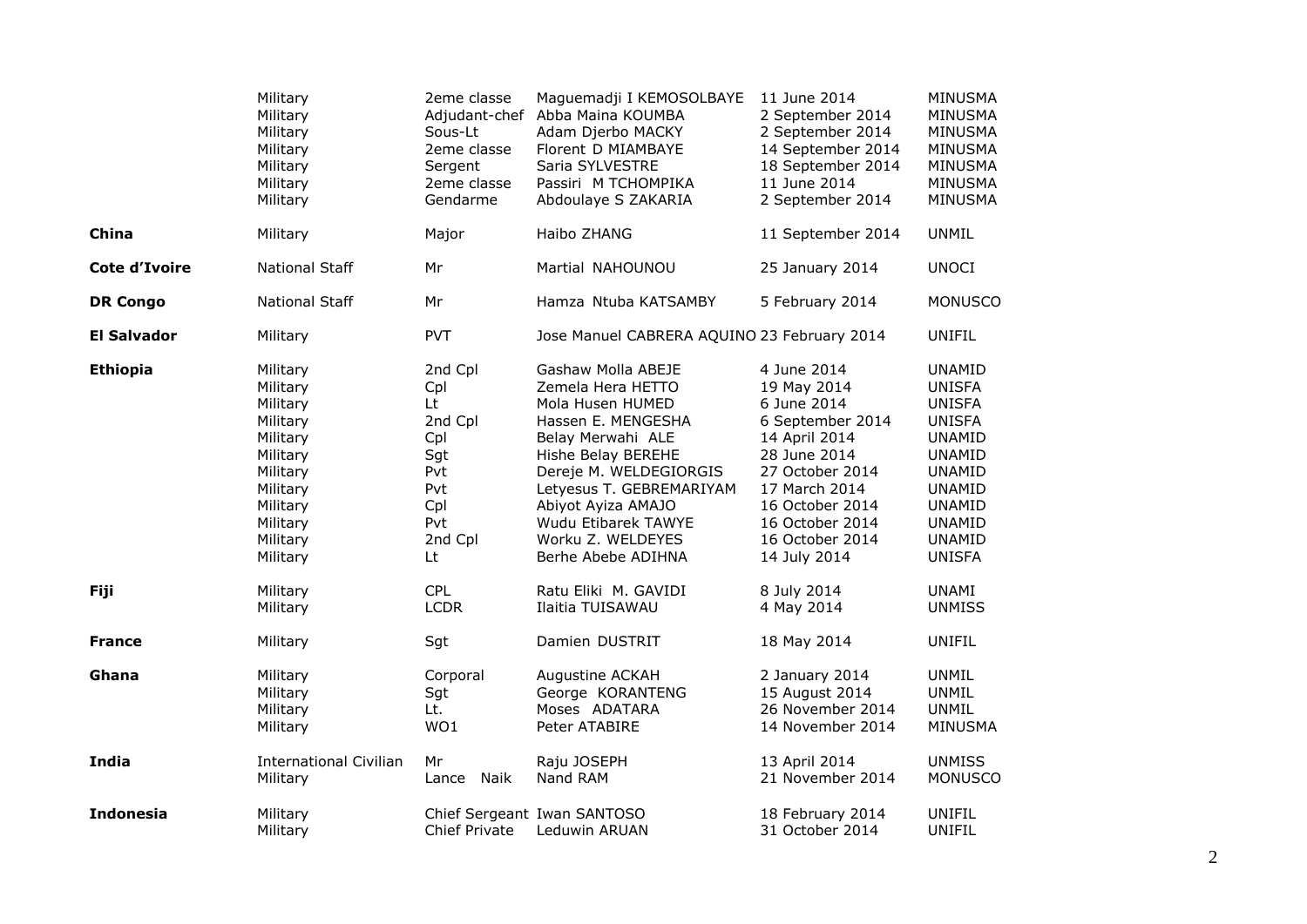| Kenya                     | <b>International Civilian</b>                            | Mr                                                                         | Willam ALWIGA                                                          | 7 October 2014                                                                      | <b>MONUSCO</b>                                                            |
|---------------------------|----------------------------------------------------------|----------------------------------------------------------------------------|------------------------------------------------------------------------|-------------------------------------------------------------------------------------|---------------------------------------------------------------------------|
|                           | Military                                                 | L/Cpl                                                                      | Boniface Jesee MUCHIRI                                                 | 12 January 2014                                                                     | <b>UNMISS</b>                                                             |
|                           | Military                                                 | Cpl                                                                        | Elizabeth NJERI                                                        | 8 April 2014                                                                        | <b>UNAMID</b>                                                             |
|                           | Military                                                 | Cpl                                                                        | Geoffrey Chege GITHUKA                                                 | 21 September 2014                                                                   | <b>UNAMID</b>                                                             |
| Liberia                   | <b>National Staff</b>                                    | Mr                                                                         | Benedict Y. NELSON                                                     | 31 December 2014                                                                    | <b>UNMIL</b>                                                              |
|                           | <b>National Staff</b>                                    | Mrs                                                                        | Hawa RICHARDSON                                                        | 25 September 2014                                                                   | <b>UNMIL</b>                                                              |
|                           | Other                                                    | Mr                                                                         | Pedroson Gbatakolie FLOMO                                              | 17 August 2014                                                                      | <b>UNAMID</b>                                                             |
| <b>Malawi</b>             | Military                                                 | WO1                                                                        | Yohanne DICK                                                           | 14 May 2014                                                                         | <b>MONUSCO</b>                                                            |
|                           | Military                                                 | S/Sgt                                                                      | Aiden KAMUNGU Kamungu                                                  | 28 June 2014                                                                        | <b>MONUSCO</b>                                                            |
| <b>Nepal</b>              | Military                                                 | Lance Corp                                                                 | Pukar THAPA                                                            | 18 December 2014                                                                    | <b>UNMISS</b>                                                             |
| <b>Niger</b>              | Military                                                 | Mdl                                                                        | Oumarou DJIBO                                                          | 3 October 2014                                                                      | MINUSMA                                                                   |
|                           | Military                                                 | Sgt                                                                        | Salamou HAROUNA                                                        | 3 October 2014                                                                      | MINUSMA                                                                   |
|                           | Military                                                 | G.1                                                                        | Issa YAGI YACOUBA                                                      | 3 October 2014                                                                      | MINUSMA                                                                   |
|                           | Military                                                 | Mdl                                                                        | Moutari KOULA MASSAOUDOU                                               | 3 October 2014                                                                      | MINUSMA                                                                   |
|                           | Military                                                 | Sgt                                                                        | Sanoussi Mamane ISSA                                                   | 3 October 2014                                                                      | MINUSMA                                                                   |
|                           | Military                                                 | Gn                                                                         | Ahmed MOHAMED                                                          | 3 October 2014                                                                      | MINUSMA                                                                   |
|                           | Military                                                 | G.1                                                                        | Issoufou SAIDOU BOUBACAR                                               | 3 October 2014                                                                      | MINUSMA                                                                   |
|                           | Military                                                 | Cal                                                                        | Jacob SOUMAILA CHERIF                                                  | 3 October 2014                                                                      | MINUSMA                                                                   |
|                           | Military                                                 | Adj                                                                        | Ediwi WAINFAN                                                          | 3 October 2014                                                                      | MINUSMA                                                                   |
| <b>Nigeria</b>            | Military                                                 | <b>LCPL</b>                                                                | Silas DANYAWU                                                          | 28 June 2014                                                                        | <b>UNAMID</b>                                                             |
|                           | Military                                                 | <b>CPL</b>                                                                 | Adama IKE                                                              | 27 February 2014                                                                    | <b>UNMIL</b>                                                              |
|                           | Military                                                 | <b>SGT</b>                                                                 | Rabiatu MUSA                                                           | 12 December 2014                                                                    | <b>UNMIL</b>                                                              |
|                           | Military                                                 | <b>LCPL</b>                                                                | John JULIUS                                                            | 19 September 2014                                                                   | <b>UNAMID</b>                                                             |
| <b>Pakistan</b>           | Military<br>Military<br>Military<br>Military<br>Military | Naib Subedar<br>Sepoy<br>Lance Havildar Ghulam NABI<br>Sepoy<br>Lance Naik | Saleem AKHTER<br>Nazar ABBAS<br><b>Fahad IFTIKHAR</b><br>Ibrar MEHMOOD | 27 January 2014<br>22 April 2014<br>16 March 2014<br>9 October 2014<br>22 July 2014 | <b>UNAMID</b><br><b>UNMIL</b><br>UNMIL<br><b>MINUSCA</b><br><b>UNAMID</b> |
| <b>Philippines</b>        | Military                                                 | <b>CPT</b>                                                                 | Aurelio M KIGIS                                                        | 9 July 2014                                                                         | <b>UNDOF</b>                                                              |
| <b>Russian Federation</b> | <b>International Civilian</b>                            | Mr                                                                         | Vadim NAZAROV                                                          | 17 January 2014                                                                     | <b>UNAMA</b>                                                              |
| <b>Rwanda</b>             | Military                                                 | Cpl                                                                        | Vincent MURANGWA                                                       | 24 May 2014                                                                         | <b>UNAMID</b>                                                             |
| Senegal                   | <b>National Staff</b>                                    | Mr                                                                         | Ousmane DOUCOURE                                                       | 9 December 2014                                                                     | <b>UNOWA</b>                                                              |
|                           | Military                                                 | 1ere Classe                                                                | Abdourahmane KONATE                                                    | 26 April 2014                                                                       | MINUSMA                                                                   |
|                           | Military                                                 | Private                                                                    | Idrissa BADJI                                                          | 8 April 2014                                                                        | <b>UNOCI</b>                                                              |